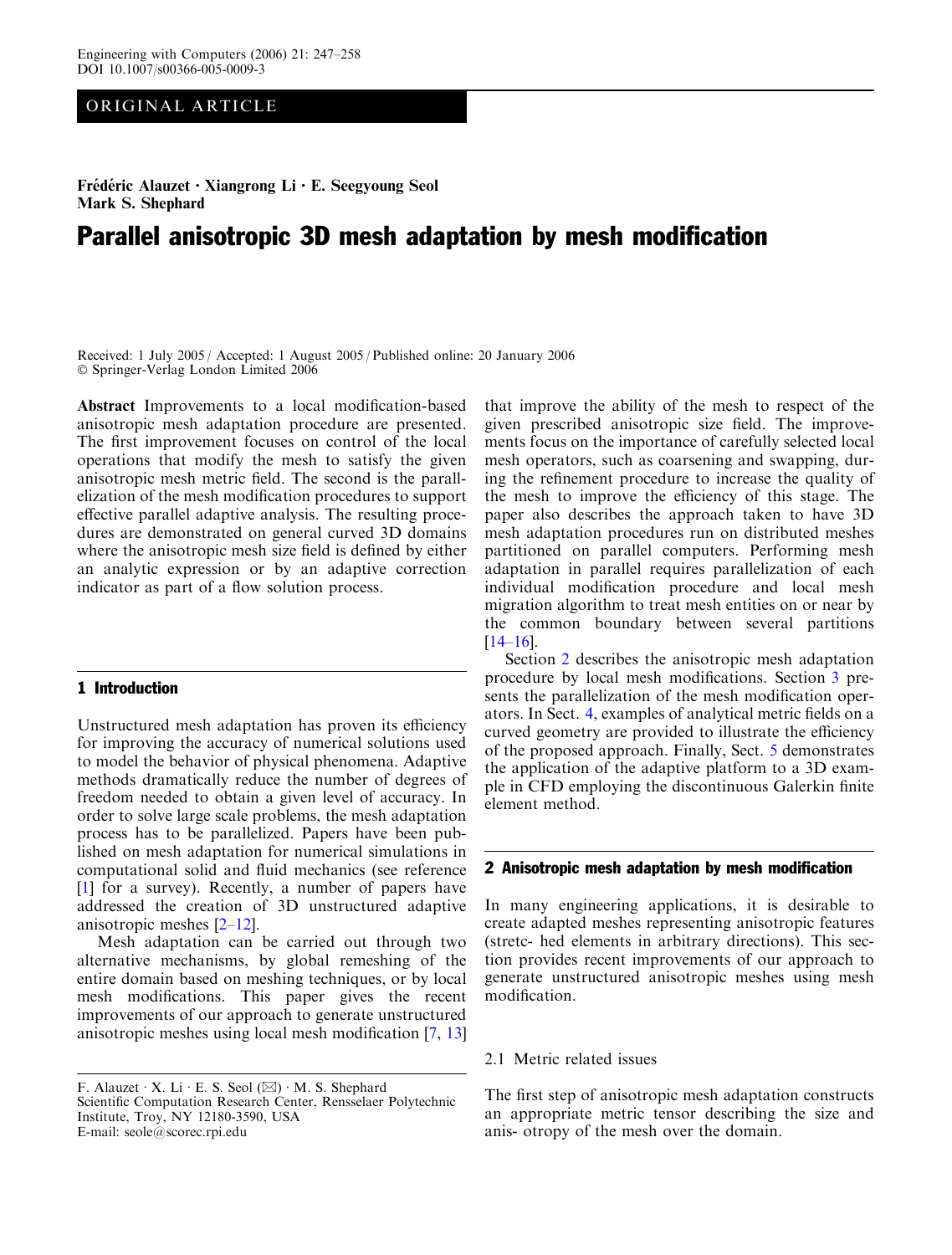# 2.1.1 Mesh metric field

Mesh metric fields are used to specify the desired size of elements in each direction. At each point of the space, the metric field is defined by a  $dx$  d symmetric definite positive tensor, denoted  $\mathcal{M}$ , where d is the dimension of the domain being meshed. This tensor is diagonalizable as  $M = \mathcal{R}\Lambda\mathcal{R}^{-1}$ , where  $\mathcal{R}$  is the eigenvectors matrix and  $\Lambda$  is the diagonal matrix of the eigenvalues. The eigenvectors and eigenvalues matrix can be considered, respectively, as the combination of rotation matrix that gives the principal directions of the metric space and the size in the corresponding directions. A metric tensor  $M$  can be represented geometrically by its unit ball that is mapped to an ellipsoid in the space of the mesh. The principal axes are given by the eigenvectors of  $M$  and the length of each axe by the square roots of the inverse of the corresponding eigenvalues. For implementation purposes, a discrete approximation of the metric field is defined at the vertices of the mesh with metric. Interpolation schemes are used to obtain a continuous field over the domain.

#### 2.1.2 Unit mesh

The generation of an adapted mesh is based on the specification of a mesh metric field to compute the edge lengths and directions with respect to this metric. For the sake of simplicity, it is possible to define the metric tensor to prescribe a unit edge length in the metric space. The standard Euclidean scalar product is then modified using a metric tensor field. Let  $P$  be a vertex and let  $\mathcal{M}(P)$  be the metric at P. The desired edge PX must have a length close to one with respect to  $\mathcal{M}(P)$ :

$$
l_{\mathcal{M}(P)}(\overrightarrow{PX}) = \sqrt{\sqrt{P\overrightarrow{PX}}\mathcal{M}(P)\overrightarrow{PX}} = 1.
$$

As the metric varies in the domain (it is not constant in an element), we need to consider the metrics at the edge endpoints as well as all intermediate metrics along the edge. To this end, we introduce the average length of  $PX$  as:

$$
l_{\mathcal{M}}(\overrightarrow{PX}) = \int_{0}^{1} \sqrt{t\overrightarrow{PX} \mathcal{M}(P + t\overrightarrow{PX})\overrightarrow{PX}} = 1.
$$

The desired adapted mesh is then a *unit mesh*, i.e., a mesh such that for each edge  $\mathbf{e} \in E_K$ ,  $l_M(\mathbf{e}) \approx 1$  and each element is regular tetrahedra. Since it is not possible to construct conforming meshes that cover space and exactly match the metric field, we consider a mesh with its edge lengths in the metric space that are between  $[L_{\text{low}}, L_{\text{up}}]$ , where  $L_{\text{low}} =$ the metric space that are between  $[L_{\text{low}}, L_{\text{up}}]$ , where  $L_{\text{low}} = \sqrt{2}/2$  and  $L_{\text{up}} = \sqrt{2}$ , and the elements have acceptable quality in the metric space [\[7](#page-10-0)] as an acceptable mesh.

# 2.1.3 Element quality

During the mesh adaptation procedure, we control the edge length of the mesh as well as the mesh quality. It is

possible to create elements which satisfy the length criterion but with a small volume, called sliver elements, which have a poor quality. To this end, to evaluate the quality of each element  $K$  of the mesh, the cubic of the mean ratio function in the metric space is used:

$$
Q_{\mathscr{M}}(K) = \frac{15552 V_{\mathscr{M}}(K)^2}{\left(\sum_{i=1}^6 l_{\mathscr{M}}^2(e_i)\right)^3},
$$

where  $V_M(K) = \det(M)^{1/2} V(K)$  is the volume of K in the metric and  $l_{\mathcal{M}}(e_i)$  is the length in the metric of the *i*th edge of the element. The value  $Q_{\mathcal{M}}$  has been normalized to the interval [0, 1] with 0 for the worst quality (a zero volume tetrahedra) and 1 for the best quality (a regular tetrahedra in the metric space).

#### 2.1.4 Efficiency index

To quantify how well a mesh edge satisfies the mesh metric, a metric satisfaction measure is used. For an edge  $e_i$ , it is defined as:

$$
Q_l(e_i) = \begin{cases} l_{\mathcal{M}}(e_i) & \text{if } l_{\mathcal{M}}(e_i) \leq 1 \\ 1/l_{\mathcal{M}}(e_i) & \text{otherwise.} \end{cases}
$$

To quickly estimate the quality of the mesh  $\mathcal{H}$  with respect to a mesh metric field, the mesh efficiency index is introduced as Ref. [[17\]](#page-11-0):

$$
\tau_{\mathscr{H}} = \exp \frac{1}{n e} \left( \sum_{i=1}^{n e} (Q_i(e_i) - 1) \right)
$$

where ne is the number of edges in the mesh. The efficiency index varies between 0 and 1, 1 being for a mesh with all its edges of unit length in the metric.

#### 2.2 Mesh modification procedure

Given a geometric domain, a current mesh and a desired mesh metric field defined over that mesh, a series of controlled mesh modification steps are applied to obtain a new mesh that satisfies the given mesh metric field [[7\]](#page-10-0).

The mesh modification algorithm is composed of three stages:

- (i) Mesh coarsening to eliminate the initial short edges
- (ii) Intelligent mesh refinement that includes operations for ensuring the proper geometric approximation of the mesh to the geometric domain and proper shape to match the metric field, and
- (iii) Mesh optimization to improve the quality of the final mesh

#### 2.2.1 Coarsening stage

The first stage eliminates the edges in the initial mesh that are shorter than  $L_{\text{low}}$  with coarsening operations.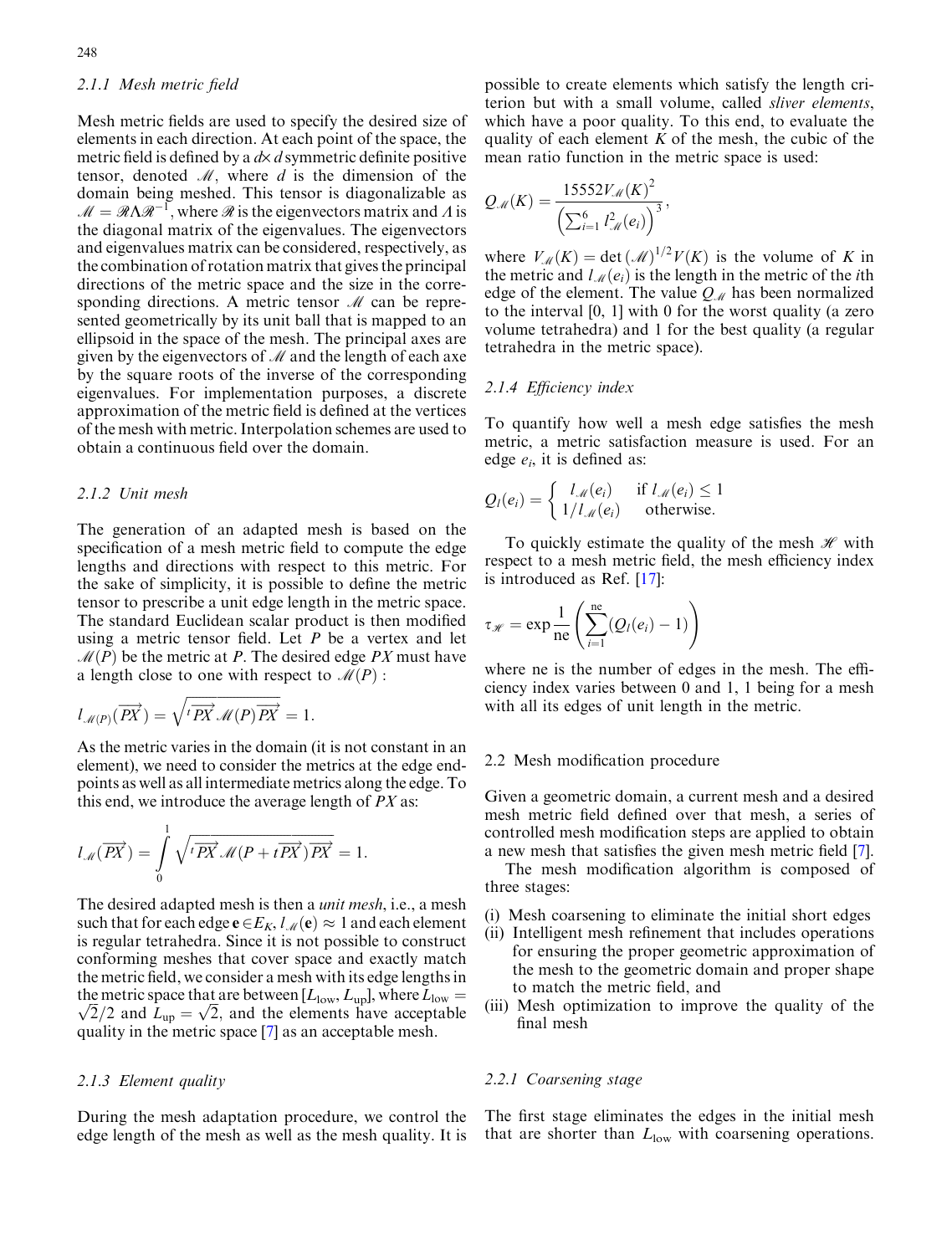The local mesh operations used for this process include edge collapse, compound operators that are the combination of swaps, collapses, and vertex relocation. The algorithm operates by identifying all the short edges to be eliminated and then removes them, one at a time, trying the possible modifications in an efficient order. If the coarsening operation would yield an invalid mesh (e.g., collapsing an edge with vertices classified on two different model faces), coasening is not allowed. This is acceptable since the consequence is the mesh which is locally finer than it needs to be. An important consideration in this process where a substantial number of edges in a region are to be coarsened is to be sure those collapsed are well distributed. This is accomplished by being sure not to follow the collapse of one edge by collapsing an immediate neighbor [\[14\]](#page-11-0).

At the beginning and the end of this stage, a quality improvement procedure that performs mainly the swap operation is applied to improve the mesh quality. The quality improvement procedure enhances the efficiency of the coarsening stage and produces a better result in term of the mesh quality.

#### 2.2.2 Refinement stage

The refinement stage reduces the maximal mesh edge length of the current mesh in the transformed space until it is less than  $L_{\text{up}}$ . More precisely, the length reduction in the transformed space is performed through multiple iterations using the full set of edge-based refinement templates [[14](#page-11-0)]. To achieve intelligent refinement patterns, a refinement criterion, refining a set of long mesh edges in the transformed space in each iteration, is adopted and the maximal transformed length of the mesh is reduced in an incremental manner [\[7](#page-10-0)]. At each iteration, the procedure refines the edges with length *l* of value max  $(\alpha L_{\text{max}}, L_{\text{up}}) \le l \le L_{\text{max}}$ , where  $0 \le \alpha \le 1$ value max ( $\alpha$   $L_{\text{max}}$ ,  $L_{\text{up}}$ )  $\le l \le L_{\text{max}}$ , where  $0 \le \alpha \le 1$ <br>(usually  $\alpha \ge \sqrt{2}/2$ ), and  $L_{\text{max}}$  denotes the largest edge of the current mesh in the metric. The process repeats until  $L_{\text{max}} \leq L_{\text{up}}$ .

Since the refinement process can create new mesh vertices that are classified on curved boundary model entities, it is necessary to move those vertices onto an appropriate location on the boundary. In general, this process can cause connected elements to become invalid. In those cases, a specific process that includes mesh modification and possibly a local cavity triangulation is applied [\[13](#page-11-0)]. Nevertheless, the process of placing the vertices on the appropriate curved boundaries will change the length of mesh edges. Then, appropriate mesh modifications are applied to satisfy the mesh metric.

The edge-based refinement templates can introduce new edges that are locally shorter than required by the mesh metric field, thus producing meshes that are finer than needed and providing an undesirable edge length distribution. Furthermore, if the mesh quality is not taken into account during the refinement procedure,

poor quality elements can also be created. It is difficult to remove such small edges and poorly shaped elements after the refinement stage, thus it is crucial to treat such feature during this process. When they would be created. To improve the efficiency of this process while still allowing the use of efficient refinement templates, coarsening is performed at each iteration of the stage to remove the small elements (edges shorter than  $L_{low}$ ) created during the iteration.

This stage also optimizes the mesh to improve the quality of the mesh and the efficiency of the coarsening by applying swap operations using the shape correction algorithm described in Ref. [[7\]](#page-10-0), which determines the mesh modification operations most likely to be successful in correcting the poorly shaped element through consideration of the configuration of the unacceptably shaped elements. By projecting one vertex of a tetrahedra on the plane defined by the other three, it is possible to identify the mesh entity most appropriate for elimination as well as the most appropriate operations to eliminate that entity, thus leading to the suppression of the poorly shaped element.

It has been observed that the result obtained shows that the control of the mesh quality and the suppression of the short edges during the refinement stage (at each iteration) improve the efficiency of the processor considerably, and have a substantial impact on the final mesh quality as well as edge length distribution in the metric.

#### 2.2.3 Optimization stage

The last step performs optimization procedure to improve the quality over the entire mesh using swap operation and vertex relocation.

# 3 Parallelization

This section describes the parallelization of the mesh modification procedures on parallel computers. To technically describe mesh entities and the adjacency between them, the following are nomenclature used throughout this section [[18\]](#page-11-0): $\{M\{M^d\}\}$ : a set of topological entities of dimension  $\tilde{d}$  in mesh $M_i^d$ : the *i*th mesh entity of dimension d.  $d=0$  for a vertex,  $d=1$  for an edge,  $d=2$  for a face, and  $d=3$  for a region. { $M_i^d{M^q}$ } : a set of mesh entities of dimension  $q$  that areadjacent to  $M_i^d$ .

#### 3.1 Distributed mesh data representation

The execution of parallel mesh adaptation is supported by meshes distributed to partitions on the parallel computers. A partition  $P_i$  consists of a set of mesh entities assigned to the ith processor. When a mesh is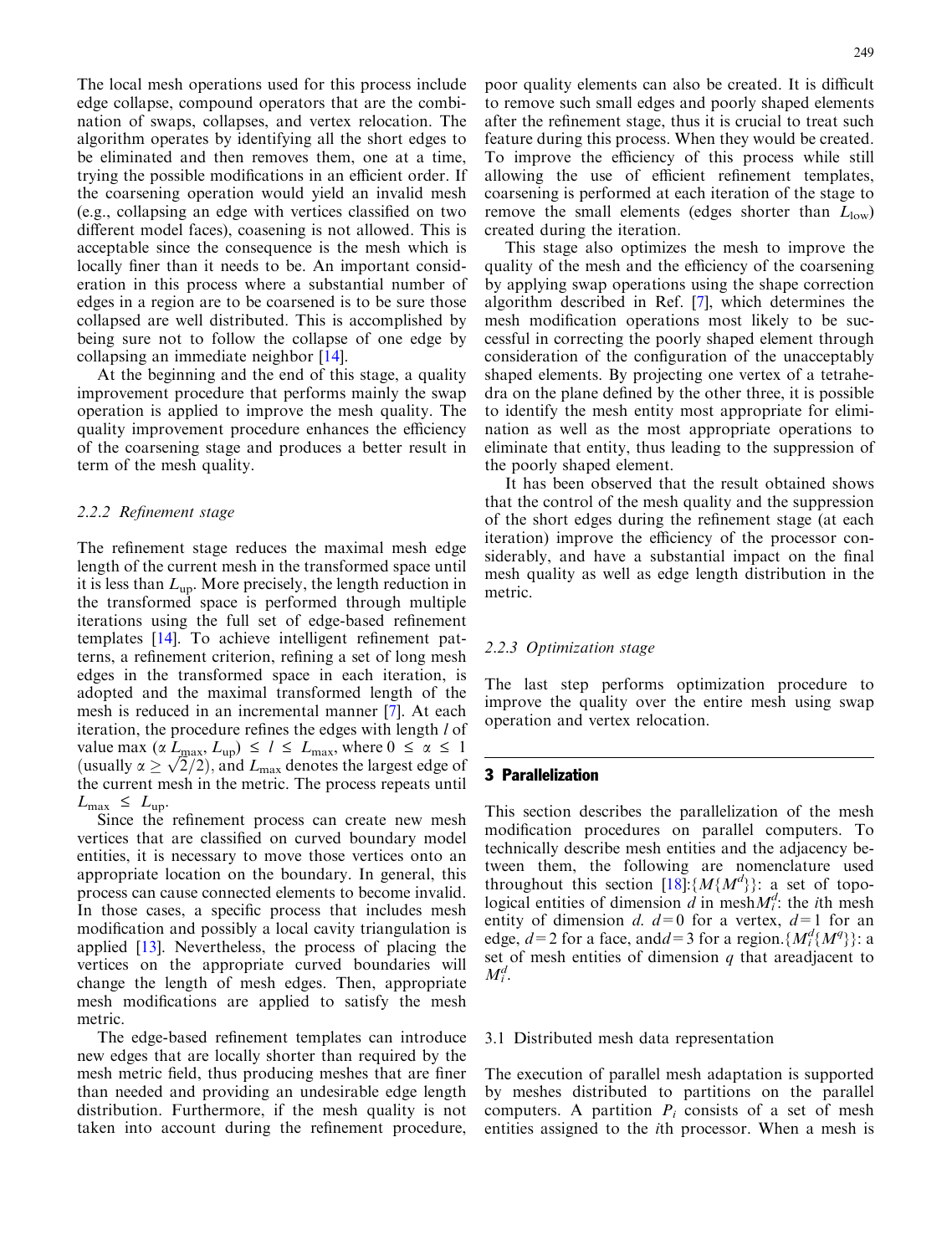distributed into partitions, a set of mesh entities that form partition boundaries common to multiple partitions must be duplicated on multiple partitions. The Flexible distributed Mesh DataBase (FMDB) [\[15,](#page-11-0) [16](#page-11-0)] has been used to support the needed mesh-based parallel operations on distributed meshes including communications between mesh partitions, migrating mesh entities between the partitions and the dynamic mesh load balancing.

For the mesh entities duplicated on partition boundaries, their remote copies (the memory location of duplicated copies on non-self partitions, called remote partitions) are maintained to provide inter-partition communication links. Figure 1 illustrates a mesh that is distributed on three partitions. Vertex  $M_1^0$  is common to the three partitions and a copy exists on each partition. Several mesh edges like  $M_j^1$  are common to two partitions. The dashed lines are partition boundaries that consist of mesh vertices and edges duplicated on multiple partitions. Each partition is treated as a serial mesh on a processor with the entities on the partition boundaries where the copies on each partition and the links between the copies are maintained.

Parallelizing the mesh modification procedures simply requires support of the check/set/retrieve operators, listed below, regardless of the specific details of distributed mesh data representations as discussed in Ref. [\[15](#page-11-0)]:

- Check if an entity (vertex/edge/face) is on partition boundary.
- Set an entity onto interior or partition boundary.
- For any entity on partition boundary, retrieve/set its remote copies.

#### 3.2 Parallelizing mesh modification procedures

The key technical issues to be considered in parallelizing mesh modification procedures are: (a) evaluating



Fig. 1 2D example of distributed mesh data paradigm [[19](#page-11-0)]

(predicting the validity or quality of the result mesh) and executing mesh modifications on or near by partition boundaries, (b) effective message packing, and (c) the dynamic mesh load balancing.

Applying mesh modification operations on partition boundary requires inter-partition communications for its evaluation and may break inter-partition links during execution. Therefore, a technique is required to prevent the operation from breaking links, or to repair the broken links following an operation. Since the interpartition communications are costly for distributed memory systems, it is important to reduce the number of such communications by packing small messages from many mesh modifications together into larger messages. Message passing interface (MPI) [\[20](#page-11-0)] and parallel message packing library, the Autopack  $[21]$  $[21]$ , are used for efficient parallel communications between processors.

The mesh load balancing is also critical for the parallel procedure to achieve desirable performance. The Zoltan library [[22\]](#page-11-0) is used to make partition assignment during the dynamic load balancing.

This section discusses the parallel mesh coarsening (Sect. 3.2.1), the parallel mesh refinement and projecting new boundary vertices onto model boundaries (Sect. 3.2.2), and the dynamic load balancing (Sect. 3.2.3). Parallel shape correction procedure is not discussed since it uses the same parallel techniques as mesh coarsening. The overall approach used for parallelizing the mesh modifications is consistent with those described in Ref. [[14\]](#page-11-0).

#### 3.2.1 Coarsening

Mesh coarsening relies on repeated evaluation and execution of a few local mesh modification operators that change both mesh topology and geometry. Since the direct evaluation or execution of these operators on partition boundaries is complicated as well as inefficient, a mesh migration-based parallelization approach has been used. More precisely, whenever a mesh modification operation on partition boundaries is desired, we migrate the mesh entities within the polyhedron associated with (i.e., the mesh regions affected by) the operation into one partition and since then we apply the operation as in serial.

Table 1 lists the local mesh modifications used in mesh coarsening and the definition of their associated polyhedron. In general, the associated polyhedron are fully determined by the type and the key mesh entity of the mesh modification operation.

Table 1 Mesh operator and its associated polyhedron

| Type                 | Key mesh entity | Associated polyhedron   |  |
|----------------------|-----------------|-------------------------|--|
| Edge collapse        | Edge $M_i^1$    | ${M_i^1\{M^0\}\{M^3\}}$ |  |
| Edge swap            | Edge $M_i^1$    | ${M_i^1\{M^3\}}$        |  |
| Face swap            | Face $M_k^2$    | $\{M_k^2\{M^3\}\}\$     |  |
| Vertex repositioning | Vertex $M_l^0$  | $\{M_l^0\{M^3\}\}\$     |  |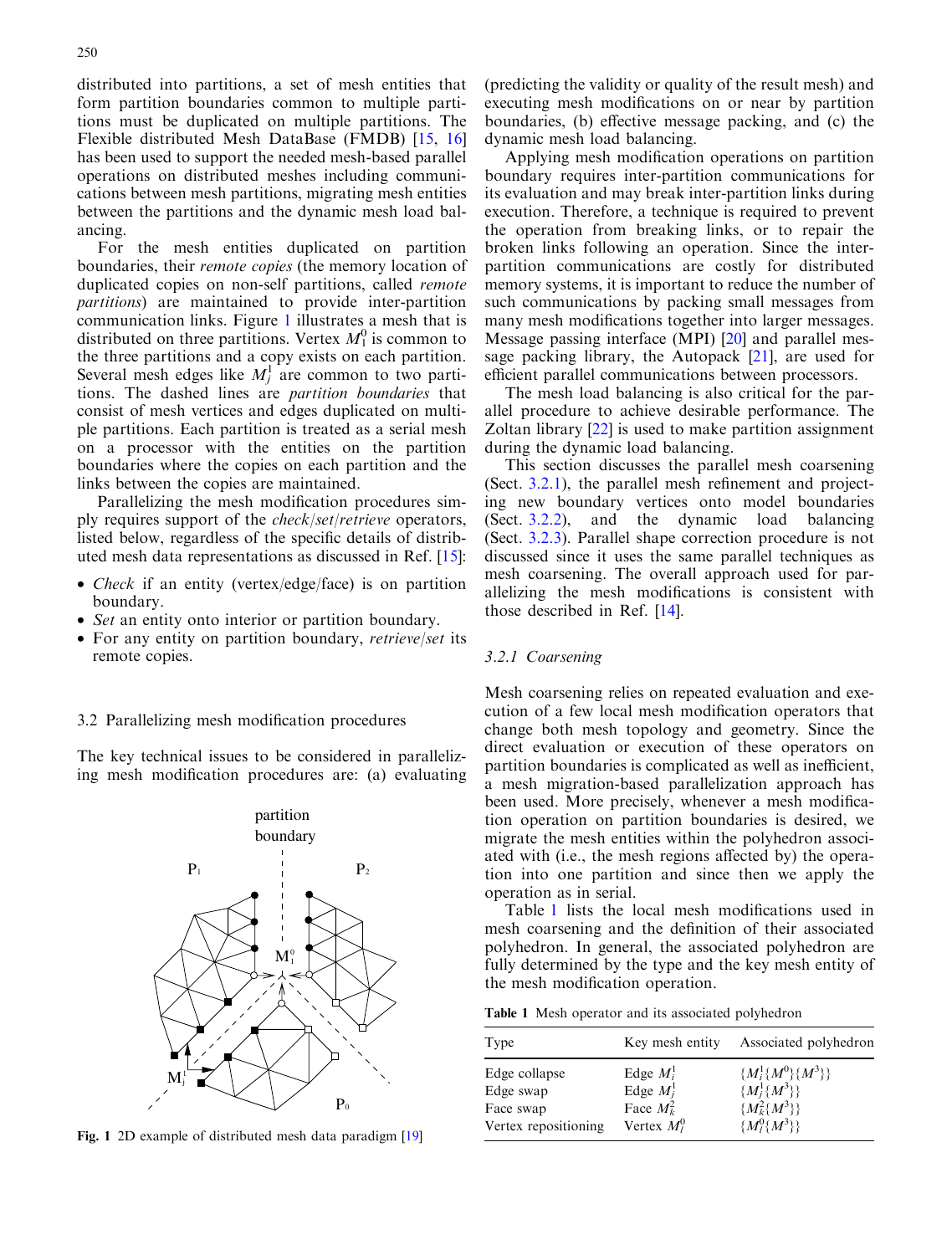Fig. 2 Pseudo code for the parallel mesh coarsening

- initialize a local buffer on each partition
- $\overline{2}$ for each mesh vertex in a given dynamic list on each partition 3
	- determine a desired mesh modification operation to eliminate the current vertex
	- if the polyhedron of the desired operation is fully on a local partition
	- apply the operation, update the dynamic list and tag/untag vertices else
	- put the desired mesh operation into the local buffer
- 8 end if

 $\overline{1}$ 

 $\overline{4}$ 

5

6

 $\overline{7}$ 

- 9 end for
- determine all requests to migrate mesh regions in terms of desired operations in local buffers 10
- perform mesh migration and update each local dynamic list 11
- 12 repeat  $1-11$  until vertices in all dynamic lists are tagged or all dynamic lists are empty

Figure 2 presents the pseudo code to perform parallel mesh coarsening. Given a dynamic vertex list to be coarsened on each partition, it is repeatedly traversed until the list becomes empty or all vertices in the list are tagged as one that cannot be moved (line 12). To be able to reduce the number of total mesh migrations, prior to each traversal, a buffer is initialized on each partition to book keep desired mesh modifications on partition boundaries so that requests for migrating mesh regions can be packed (line 1). During the traversal (line 2–9), desired edge collapse, vertex reposition or compound operations are determined to eliminate the current vertex. If all affected polyhedron of a desired mesh operation are on one partition, the operation is applied as in serial with the local dynamic list updated and neighboring vertices tagged or untagged. Otherwise, the desired operation is inserted into the local buffer. When all partitions are done traversing their dynamic vertex list, requests to migrate mesh regions are made in terms of what in the local buffers to make all polyhedron associated with a desired operation be on a partition (line 10–11). These requests then drive the application of one global mesh migration operation, in the meanwhile, update the dynamic vertex list on each partition in terms of what to migrate.

In case where the requests to migrate mesh regions conflict, the poorest partition has priority, where the poorest partition is the partition that has the least number of partition objects<sup>1</sup> [\[15](#page-11-0)]. With this scheme, mesh load balance is kept during adaptive mesh control simulations since the local mesh migration procedure performed during mesh adaptation always migrates entities to poor partitions improving the overall performance of the parallel simulation.

Figure [3](#page-5-0) illustrates above approach in a simple 2D setting with three partitions  $(P_0, P_1 \text{ and } P_2)$  and two desired edge collapse operations (collapsing edge  $M_0^1$ and edge  $M_1^1$ ). Since the polyhedron associated with these operations cross partition boundaries as indicated by dots and circles, in the first traversal, both collapse operations cannot be evaluated and two requests are made to migrate mesh entities in each polyhedra into

one partition. It can be seen that the two requests conflict since their polyhedron intersect. The right picture shows the distributed mesh after one mesh migration (the lowest  $P_i$  has priority), in which the polyhedron associated with collapsing edge  $M_0^1$  becomes fully on partition  $P_0$ . Due to the conflict, one more mesh migration is needed to make collapsing  $M_1^1$  applicable.

#### 3.2.2 Refinement and projecting new boundary vertices

Mesh refinement relies on tagging mesh edges and applying edge, face and region subdivision templates, which changes mesh topology but not geometry. Parallelizing subdivision templates consists of three steps. First, marked mesh edges and their neighboring mesh faces on partition boundaries are subdivided using the four templates, given in Fig. [4,](#page-5-0) regardless of breaking inter-partition links between child mesh entities. In the meanwhile, ordered child–parent messages, as listed in Table [2](#page-6-0), are stored in a corresponding local buffer for each subdivision so that broken links can be effectively set later. This step ensures consistent subdivision of the replicated faces across partition boundaries identically since replicated faces have their bounding edges and vertices in the same order and the four templates in Fig. [4](#page-5-0) are not ambiguous. The second step performs one inter-partition communication that sends/receives all messages in local buffers, then repairs the broken interpartition links between child mesh entities by matching local ordered child–parent relationship with what received. Finally, mesh regions are subdivided using exactly the same templates as in serial without any interpartition communication. The pseudo code of this parallel refinement algorithm is given in Fig. [5](#page-6-0).

Figure [6](#page-6-0) demonstrates the above procedure in a 2D example. Figure [6](#page-6-0)a depicts the original distributed mesh, in which mesh edge  $M_0^1$ ,  $M_1^1$  and  $M_2^1$  are marked for refinement where  $\tilde{M}_0^1$  on  $P_0$  is the remote copy of  $M_1^1$  on  $P_1$ . Figure [6b](#page-6-0) shows the mesh after the first step, where new mesh entities  $M_1^0$ ,  $M_3^1$  and  $M_4^1$  (resp.  $M_2^0$ ,  $M_5^1$  and  $M_6^1$ ) are created on  $P_0$  (resp.  $P_1$ ) with message  $\{P_1, M_1^1,$  $M_1^0$ ,  $M_3^1$ ,  $M_4^1$ } (resp.  $\{P_0, M_0^1, M_2^0, M_5^1, M_6^1\}$ ) stored in local buffer. When  $P_1$  receives the message, it compares the contents of the message with the ordered local child– parent relationship, the links from  $P_1$  to  $P_0$ , i.e.,  $M_5^1 \rightarrow$ 

<sup>&</sup>lt;sup>1</sup>The basic unit to assign the destination partition id in the mesh migration procedure which is any mesh entity not on the boundary of any higher order entities.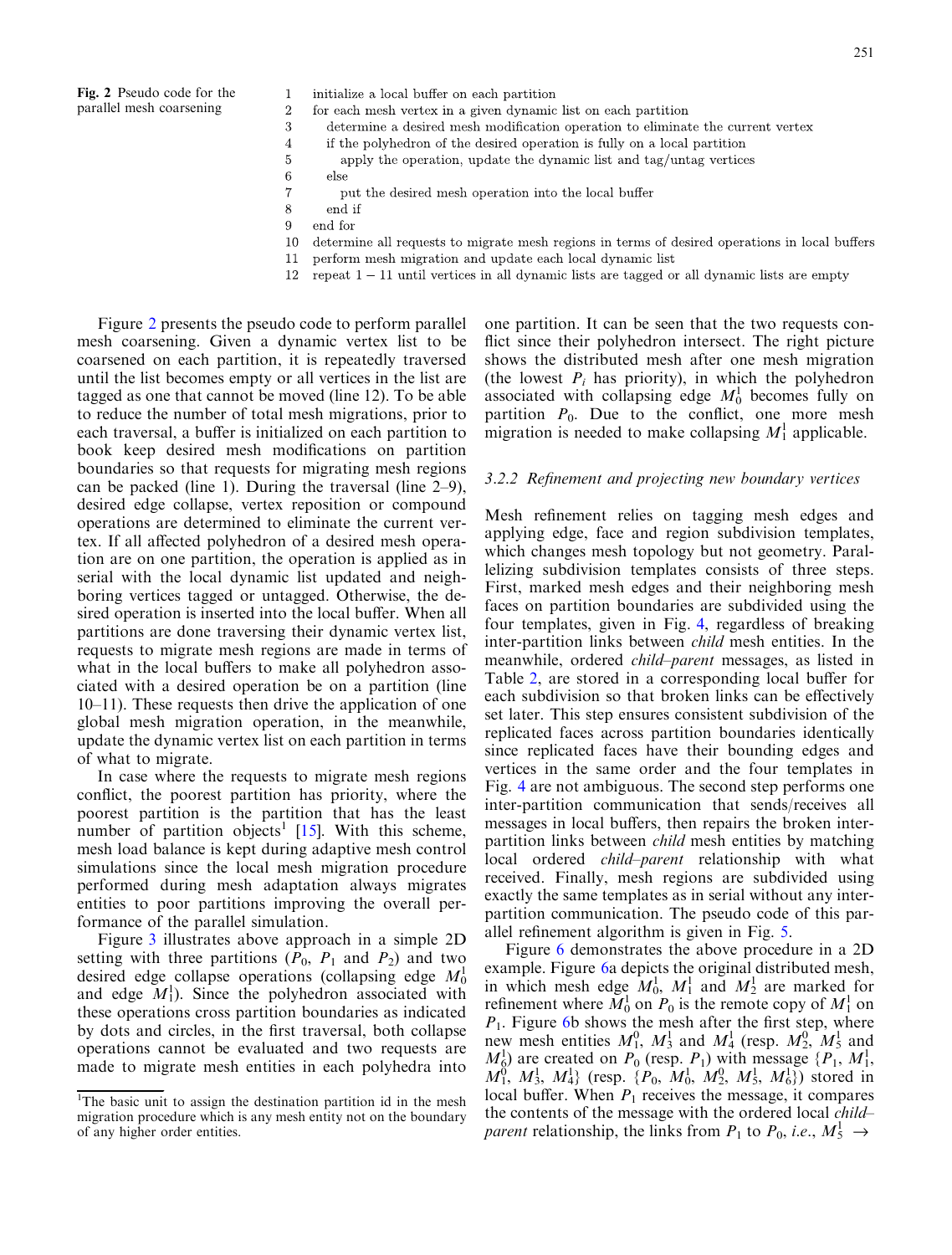<span id="page-5-0"></span>Fig. 3 2D example of parallel mesh coarsening based on mesh migrations. Dashed lines indicate partition boundaries. Solid dots indicate the polyhedron associated with collapsing edge  $M_0^1$ . Circles indicate the polyhedron for collapsing edge  $M_1^1$ 



 $M_3^1$ ,  $M_6^1 \rightarrow M_4^1$  and  $M_2^0 \rightarrow M_1^0$ . Similar are the links from  $P_0$  to  $P_1$ . Figure [6c](#page-6-0) shows the distributed mesh where the broken links have been repaired and all subdivisions are completed.

Once refinement is completed, each partition holds a list of mesh vertices that are classified onto curved geometries and need to be projected onto the model boundaries. The parallel vertex snapping algorithm uses two methods to snap a vertex on partition boundaries. For the majority of the vertices, repositioning is directly applied on partition boundaries after it is ensured that on all partitions no mesh region will be inverted or flattened. For the remaining vertices, mesh modifications or local cavity remeshing techniques used in the parallel mesh coarsening are applied to maintain a valid mesh. Figure [7](#page-7-0) gives the pseudo code for parallel vertex snapping algorithm that properly combines these two techniques. First, for each vertex to be snapped, referred to as  $M_i^0$  in Fig. [7](#page-7-0), the algorithm distinguishes three situations:

- Evaluate the direct repositioning on local partition if  $M_i^0$  is on partition boundaries. Insert a message into local buffer  $B_0$  if the repositioning will invert or flatten any local mesh region so that its remote copy (or copies) can be informed.
- Snap as many vertices not on partition boundaries as possible by repositioning or local mesh modifications.
- If  $M_i^0$  cannot be snapped in the second situation but

possibly can be snapped by modifying a partition boundary mesh entity  $M_j^k$  (i.e.,  $M_i^0$  is near partition boundary), insert a request into local buffer  $B_1$  to migrate mesh regions in  $\{\{M_i^0 \{M^3\}\}, \{M_j^k \{M^3\}\}\}\$ onto one partition.

The algorithm performs one round of communication that sends/receives messages in buffer  $B_0$ , and loops over partition boundary vertices to be snapped on each partition again. For the vertex that does not receive any message (i.e., not inverting or flattening any mesh regions on all partitions), snap the vertex. Otherwise, insert a request into local buffer  $B_1$  to migrate all regions adjacent to the vertex onto one partition. Finally, the algorithm performs one mesh migration in terms of requests in local buffer  $B_1$ . Above processes repeat until the list of vertices to be snapped on all partitions becomes empty.

#### 3.2.3 Dynamic load balancing

Having adapted distributed meshes, the partitions will become imbalanced, in which case the dynamic load balancing phase needs to be applied to maximize utilization of all partitions by minimizing idling of partitions due to load imbalance and inter-partition communication.

The Zoltan library [[22](#page-11-0)] is a collection of data management services for parallel, unstructured, adaptive, and dynamic applications. It includes a suite of



Fig. 4 Subdivision templates on partition boundaries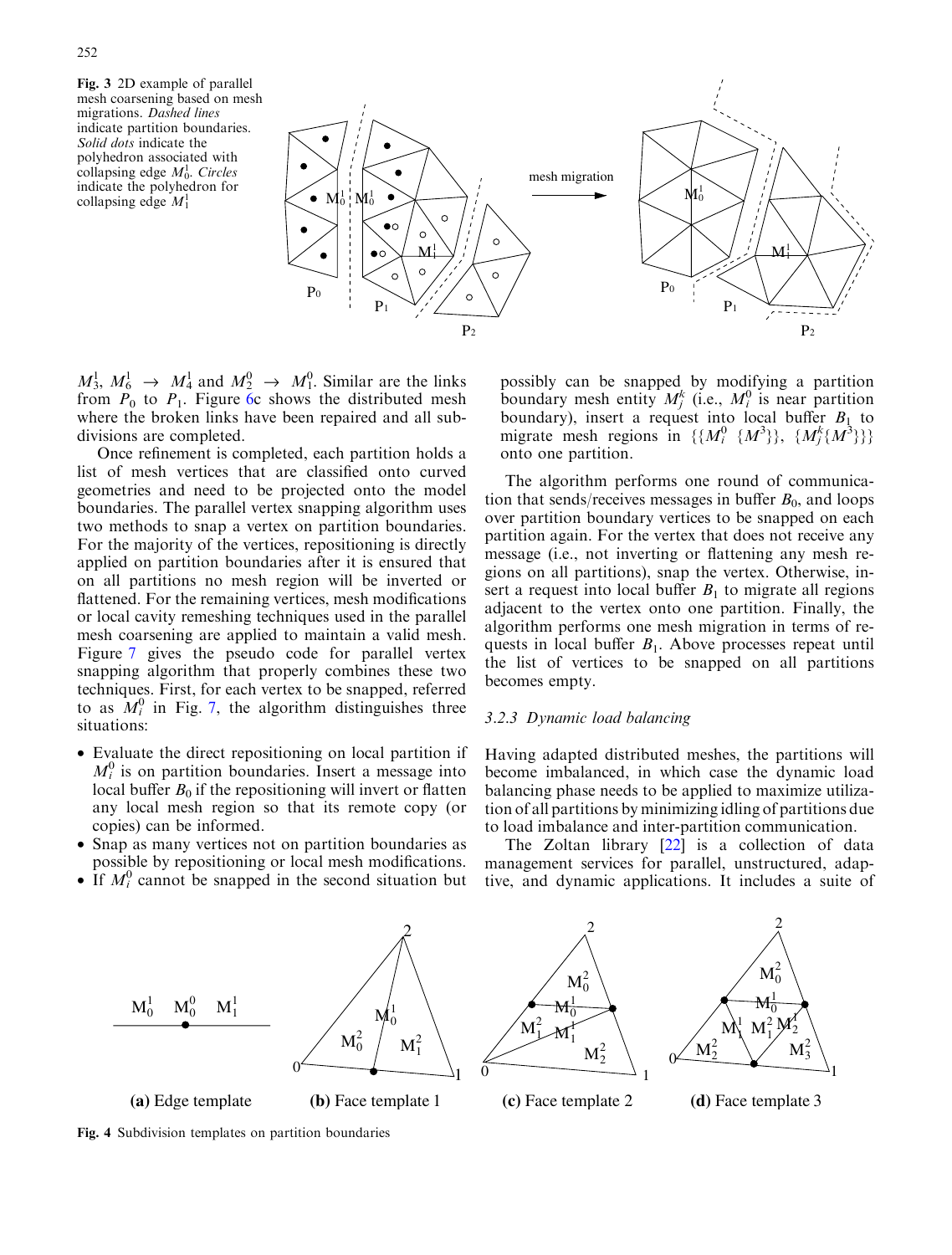<span id="page-6-0"></span>Table 2 Packed messages in distributed element subdivisions where  $pair(i)$  denotes the *i*th remote *pid* and remote copy pair of the parent mesh entity and  $N$  the number of remote copies of the parent mesh entity

| Subdivision                                                            | Messages to be                                                                                                                                                                                                                                                                                                                                                         |
|------------------------------------------------------------------------|------------------------------------------------------------------------------------------------------------------------------------------------------------------------------------------------------------------------------------------------------------------------------------------------------------------------------------------------------------------------|
| template                                                               | sent/received                                                                                                                                                                                                                                                                                                                                                          |
| Edge template<br>Face template 1<br>Face template 2<br>Face template 3 | {pair( <i>i</i> ), $M_0^0$ , $M_0^1$ , $M_1^1$ } ( <i>i</i> =1,2,, <i>N</i> )<br>{pair( <i>i</i> ), $M_0^1$ , $M_0^2$ , $M_1^2$ } ( <i>i</i> =1,2,, <i>N</i> )<br>{pair( <i>i</i> ), $M_0^1$ , $M_1^1$ , $M_0^2$ , $M_1^2$ , $M_2^2$ } ( <i>i</i> =1,2,, <i>N</i> )<br>{pair(i), $M_0^1$ , $M_1^1$ , $M_2^1$ , $M_0^2$ , $M_1^2$ , $M_2^2$ , $M_3^2$ }<br>$(i=1,2,,N)$ |

parallel algorithms for dynamically partitioning problems over sets of partitions. The load balance procedure interfaces with the Zoltan to obtain redistribution information of the mesh. The load balancing procedure computes the input to the Zoltan which is a representation of the distributed mesh, usually a weighted graph, then, Zoltan's re-partitioning algorithm returns a vector containing the redistribution information for the mesh entities that will restore the load balance.

The design of distributed meshes in the FMDB allows a straightforward algorithm to perform load balancing using the mesh migration procedure. With the redistribution information from Zoltan at hand, the dynamic re-partitioning step is completed by calling the mesh migration procedure that moves the appropriate entities

Fig. 5 Pseudo code for the parallel mesh refinement

from one partition to another during parallel mesh adaptation to maintain mesh load balance. Figure [8](#page-7-0) illustrates an example of 2D mesh load balancing. In the left, all mesh faces are tagged with their destination partition ids. The final balanced mesh is given in the right. Reference [[15](#page-11-0)] provides more discussions on the mesh load balancing procedure.

# 4 Analytical metric fields on a curved geometry

In this section, the mesh adaptation procedure is applied on analytical examples in serial and on an analytical example in parallel. As the mesh size fields are analytically defined, the metric at a new vertex location is defined *via* the analytical function rather than interpolated.

# 4.1 Three analytical fields on a single processor

We present the results obtained by the mesh adaptation procedure on three analytical size fields for the same curved geometry representing a torus with four cylindrical holes (bounded by  $[-1.5, 1.5]\times[-1.5, 1.5]\times[-0.5, 0.5])$  to illustrate that: (a) the geometry is preserved during the mesh adaptation process, (b) the given size field is enforced, and (c) the mesh quality is controlled.

The three analytical size fields considered represent a planar shock, a cylindrical shock and two spherical

- initialize a buffer on each partition for message packing
- for each edge (or face) to be subdivided on partition boundaries
- subdivide it using the unambiguous templates depicted in Figure 4
- for each remote copy of the current parent edge (or face)
	- pack its current copy with its child mesh entities (see Table 2)
- insert the piece of packed message into the local buffer
- $\overline{7}$ end for
- $\,8\,$ end for

 $\overline{1}$ 

 $\overline{2}$ 

3

 $\overline{4}$ 

 $\overline{5}$ 

 $\overline{6}$ 

- 9 send out messages in local buffers
- $10<sup>10</sup>$ repair the broken links between child mesh entities in terms of what received
- $11$ subdivide mesh regions as in serial



Fig. 6 2D example of distributed element subdivision operation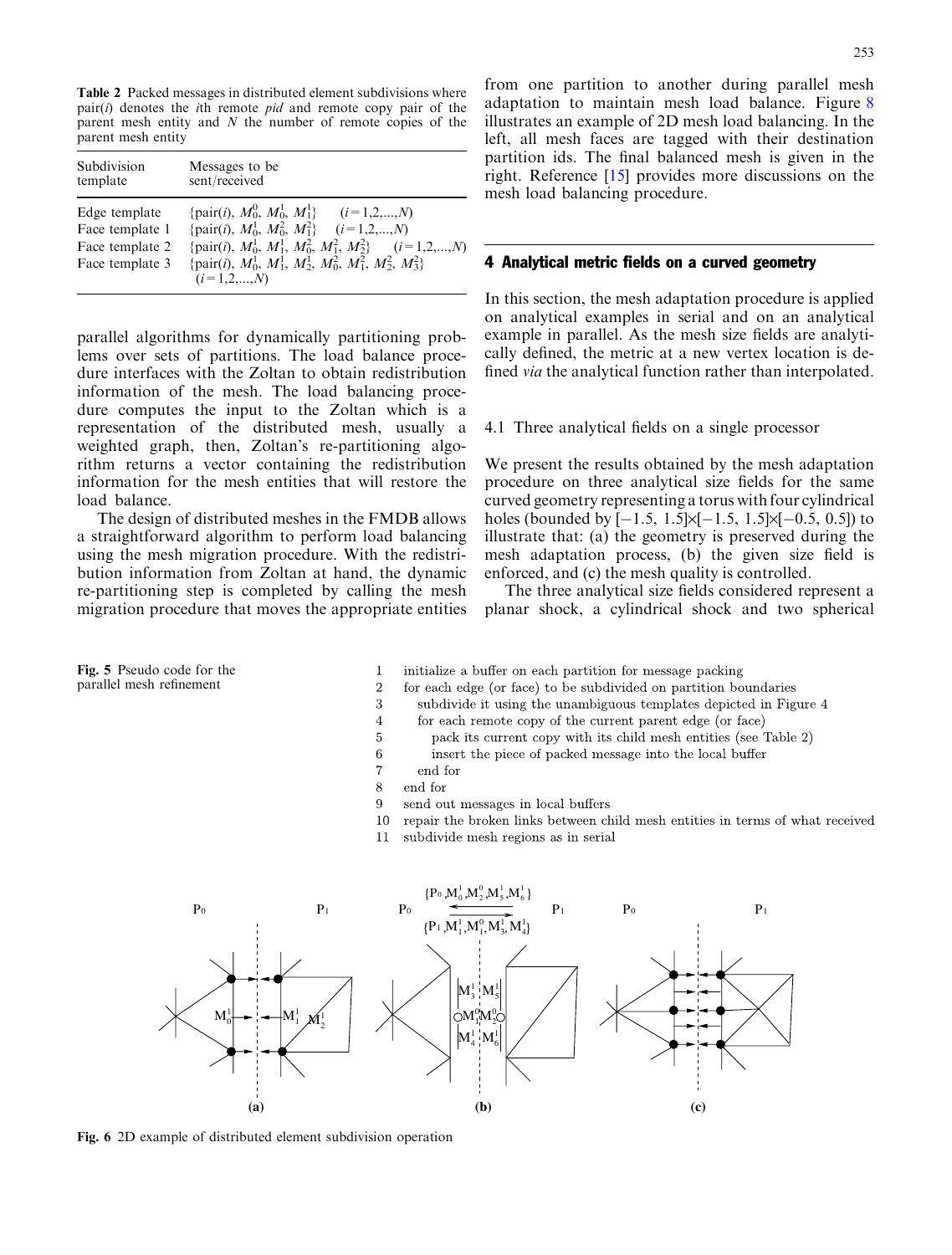<span id="page-7-0"></span>Fig. 7 Pseudo code for the parallel vertex snapping algorithm

- initialize buffer,  $B_0$  and  $B_1$ , on each partition for message packing
- $\overline{2}$ loop over the vertex list to be snapped on each partition 3
	- let  $M_i^0$  be the current to be snapped
	- if  $M_i^0$  is on a partition boundary
	- if repositioning  $M_i^0$  will invert/flatten any mesh region on current partition insert  $M_i^0$ 's remote partition(s) and remote copy address(es) into buffer  $B_0$

end if

 $_{else}$ 

 $\mathbf{1}$ 

 $\overline{4}$ 

 $\overline{5}$ 

 $\,6\,$  $\overline{7}$ 

8

10

11

- snap  $M_i^0$  as in serial 9
	- if modifying partition boundary mesh entity  $M_j^k$  is desired to snap  $M_i^0$
	- put the request to migrate  $\{\{M_i^0\{M^3\}\},\{M_i^k\{M^3\}\}\}\$  together in buffer  $B_1$
- 12 end if
- end if 13
- $14\,$ end loop
- 15 perform one communication in terms of messages in buffer  $B_0$
- for each partition boundary vertex, referred to as  $M_i^0$ 16
- if it does not receive any message (i.e., not invert/flatten a mesh region in all partitions) 17 18
	- snap  $M_i^0$  and remove it from the vertex list
- 19 else
- put the request to migrate  $\{M_i^0\{M^3\}\}\)$  together into buffer  $B_1$ 20
- 21 end if
- 22 end for
- perform a mesh migration in terms of requests in  $B_1$ 23
- update the vertex lists on each partition in terms of vertices migrated 24
- 25 repeat  $1-24$  until the vertex lists to be snapped are empty in all partitions

Fig. 8 Example of 2D mesh load balancing: (left) partition objects are tagged with their destination pids (right) mesh after load balancing [\[15\]](#page-11-0)



shocks. These size fields are more precisely described in Appendix. In each case, the prescribed size field has almost an 100 anisotropy aspect ratio. The initial coarse mesh is shown in Fig. [9](#page-8-0) (top), which consists of 4,351 vertices, 2,954 triangles, and 20,067 tetrahedron. Table 3 gives the statistics of final adapted meshes in terms of the number of entities and the total number of iterations performed to reach convergence in each case.

Table 3 Statistics of the final adapted meshes for the three analytical size fields

| Case                                   | vertices                  | Number of Number of<br>tetrahedron time (s) | Run                                  | Number of<br>iterations |
|----------------------------------------|---------------------------|---------------------------------------------|--------------------------------------|-------------------------|
| Planar<br>Cylindrical<br>Two spherical | 5.904<br>16,759<br>25,849 | 26,901<br>84,678<br>137,857                 | 105(99)<br>330 (307)<br>561 (516) 35 | 22<br>-28               |

Table [4](#page-8-0) provides the mesh quality in size and shape for each final adapted mesh. In each case, the mesh adaptation procedure matches well to the size field (even if the mesh is not a unit mesh) and a good efficiency index is obtained. For all meshes, the quality in shape is also satisfactory. It has been observed that for the two spherical shock example, 78.53% of the elements have a quality better than 0.037. These adapted meshes are shown in Fig. [9.](#page-8-0) Figure [10](#page-9-0) shows that the anisotropy of the size field has been well captured by the adaptation procedure.

#### 4.2 A parallel analytical example

The parallel mesh adaptation procedure is applied on an analytical mesh size field representing two spherical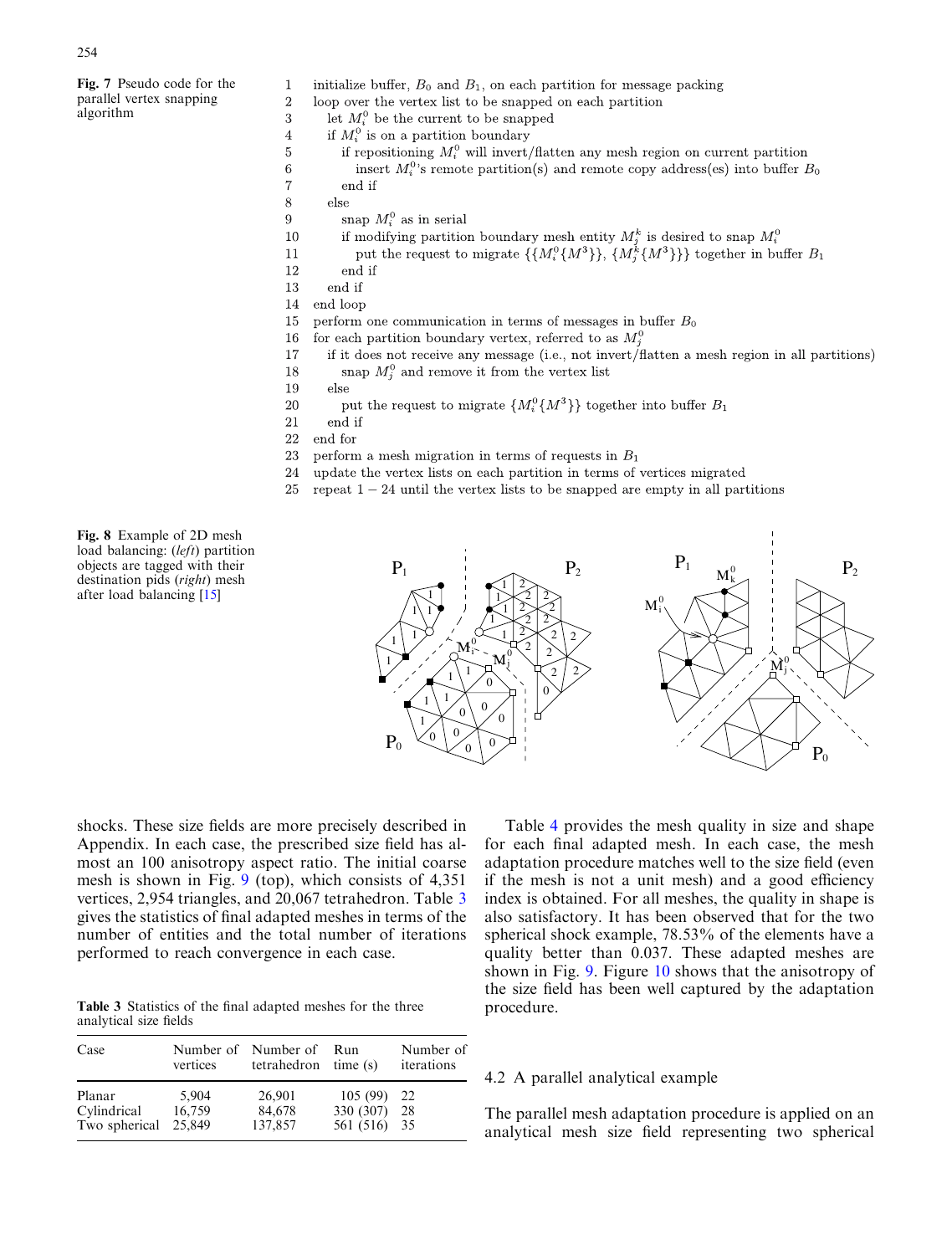<span id="page-8-0"></span>

Fig. 9 From the top to the bottom, the initial mesh and the final adapted meshes for the planar shock, the cylindrical shock and the two spherical shocks

shocks (assume to be harder to solve than the previous one, see Appendix). The geometry and the initial mesh used in Sect. 4.1 are used. The mesh adaptations have been carried out on an IBM x335 cluster.

Table [5](#page-9-0) gives the statistics of the final adapted mesh, and the compliance with the size field with 1–32 processors. In the example, the speedup<sup>2</sup> of the parallel procedure is between 1.2 and 2, and the mesh size field is scaled as the number of processors is increased.

is a purely hydro dynamical test and involves strong shocks. The Euler equations in their non-dimensional conservative form read:

$$
\left\{ \begin{matrix} \frac{\partial \rho}{\partial t} + \nabla .(\rho \mathbf{U}) = 0 \\ \frac{\partial (\rho \mathbf{U})}{\partial t} + \nabla .(\rho \mathbf{U} \otimes \mathbf{U}) + \nabla p = 0 \\ \frac{\partial (\rho E)}{\partial t} + \nabla .((\rho E + p)\mathbf{U}) = 0, \end{matrix} \right.
$$

where  $\rho$ , U, E, p denote, respectively, the density, the velocity vector, the total energy, the pressure.

Flow solver The Euler system is solved by means of a flow solver based on the discontinuous Galerkin finite elements method [\[23](#page-11-0)]. The functional discretization is based on a  $L^2$ -orthogonal basis that yields to a diagonal mass matrix, thus the explicit time integration scheme does not necessitate any lumping or inversion of the mass matrix. The solution is approximated at order 1 on each element and an exact Riemann solver is used to compute the flux at the boundary of each element. A barth slope limiter [[24\]](#page-11-0) is employed and coupled with a shock detection algorithm [\[25](#page-11-0)] to be applied only in shock regions.

Metric construction based on an a posteriori error estimate The anisotropic a posteriori error estimate used in these examples is based on the control of the interpolation error. The aim is to generate an adapted mesh such that the interpolation error is equidistributed in all directions. For all mesh elements  $K$ , we have the following anisotropic error interpolation bound [\[4](#page-10-0)] based on the second derivatives of the variable u:

$$
||u - \Pi_h u||_{\infty, K} \leq c_d \max_{x \in K} \max_{e \in E_K} \langle \mathbf{e}, |H_u(x)| \mathbf{e} \rangle = \varepsilon_K, \tag{1}
$$

where  $c_d$  is a constant depending on the dimension,  $E_K$  is

Table 4 Mesh quality in size and shape of the final adapted meshes for the three analytical size fields

| Case          | $\sqrt{2}/2 \le l_{\mathcal{M}} \le \sqrt{2}$ (%) | Efficiency | $0.125 < Q < 1$ (%) | $Q_{\text{worst}}$ | $Q_{\text{average}}$ |
|---------------|---------------------------------------------------|------------|---------------------|--------------------|----------------------|
| Planar        | 91.64                                             | 0.8396     | 96.04               | $4.2e^{-5}$        | 0.347                |
| Cylindrical   | 87.67                                             | 0.836      | 72.17               | $1.8e^{-5}$        | 0.167                |
| Two spherical | 82.29                                             | 0.8214     | 43.22               | $1.3e^{-5}$        | 0.069                |

# 5 A double Sedov explosion simulation

A parallel mesh adaptation procedure is applied to a double sedov explosion, modeled by the Euler equations, in a 3D geometry that simulates the evolution of two spherical blasts in a homogeneous medium. This problem

the set of the element edges of K and  $|H_u| = \Re|\Lambda|\mathcal{R}^{-1}$  is the absolute value of the Hessian of the variable  $u$ , where  $\mathscr R$  is the matrix of eigenvectors and  $|A| = \text{diag } (|\lambda_i|)$  is the absolute value of the matrix of eigenvalues.

Then, a discrete metric approximation that uses the mesh vertices as support is considered. Let us denote by  $h_{\min}$  (resp.  $h_{\max}$ ) the minimal (resp. maximal) mesh element size and e the desired interpolation error. Then, according to the relation (Eq. 1), we define for each mesh vertex the anisotropic metric tensor as:

<sup>&</sup>lt;sup>2</sup>The scalability of a parallel program running on  $p$  processors against the program on one processor.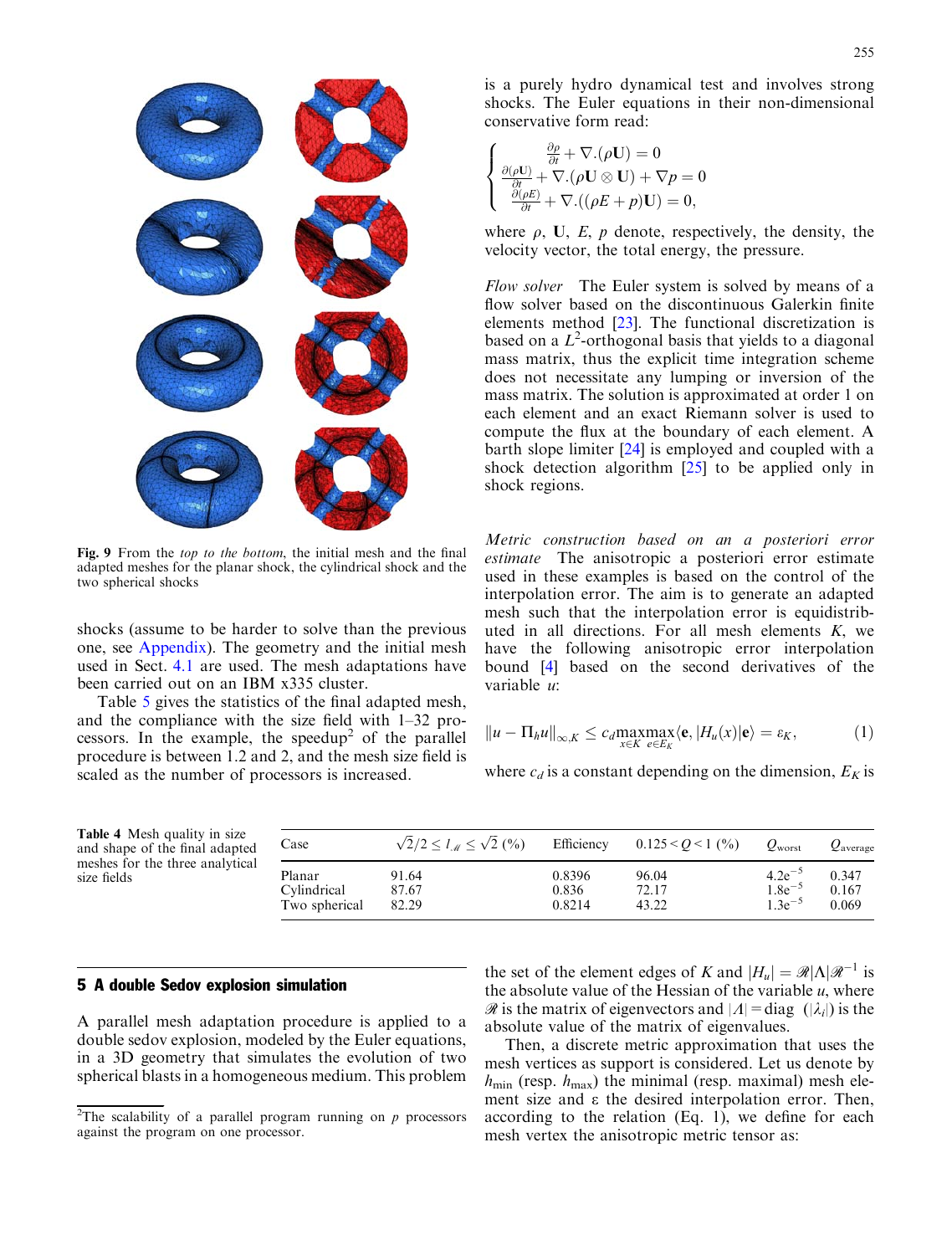<span id="page-9-0"></span>Table 5 Statistics related to the final adapted meshes for two spherical shock example with 1–32 processors

| Number of<br>processors | Number of<br>vertices | Number of<br>tetrahedron | $\sqrt{2}/2 \leq l \leq \sqrt{2}$ |
|-------------------------|-----------------------|--------------------------|-----------------------------------|
| 1                       | 46,163                | 246,608                  | 84.91                             |
| 2                       | 50.223                | 269,998                  | 81.57%                            |
| 4                       | 49,886                | 267,906                  | 82.00%                            |
| 8                       | 56,307                | 305,497                  | 76.69%                            |
| 16                      | 63,825                | 350,376                  | 71.88%                            |
| 32                      | 73,474                | 407,676                  | 66.21%                            |

$$
\mathcal{M} = \mathcal{R}\tilde{\Lambda}\mathcal{R}^{-1}, \text{ where}
$$
\n
$$
\tilde{\Lambda} = \text{diag}(\tilde{\lambda}_i),
$$
\n
$$
\tilde{\lambda}_i = \text{min}\left(\max\left(\frac{c_d|\lambda_i|}{\varepsilon}, \frac{1}{h_{\text{max}}^2}\right), \frac{1}{h_{\text{min}}^2}\right)
$$
\n(2)

Introducing a minimal (resp. maximal) element size is a way to avoid unrealistic (impractical) metrics. It also controls the explicit time integration scheme of the discontinuous Galerkin method.

Nevertheless, inside shock regions the Hessian of the solution is not defined. In these regions, detected by the shock detection algorithm, a discontinuity-based metric is used where we imposed  $h_{\min}$  in the direction orthogonal to the shock and  $h_{\text{max}}$  in the other two main directions [\[10](#page-11-0)].

The Sedov simulation A domain with a non-dimensional size of  $[-1,1]\times[-1,1]\times[0,1]$  containing some curved obstacles is considered and filled with a homogeneous medium with the following initial conditions:  $\rho_0=1$ ,  $p_0=10^{-5}$  and  $U_0 = (0,0,0)$ .

To initialize the simulation, an energy  $e$  equal to 1 is applied onto two small hemisphere regions with a radius  $dr = 0.15$  and for centers (-0.1, 0.2, 0), and (0.1, 0.1, 0). Inside these regions,  $\rho = 1$ ,  $U = (0, 0, 0)$ , and the pressure is given by:

$$
p = \frac{3(\gamma - 1)e}{(n+1)\pi \mathrm{d} \mathbf{r}^n},
$$

where  $n=3$  for a spherical explosion and  $\gamma=1.4$ . The aim is to obtain the solution at non-dimensional time 0.1. The simulation executes 20 mesh adaptations and used  $h_{\text{min}}=0.005$  and  $h_{\text{max}}=0.1$  as the adaptation parameters.

The shock wave propagation (pressure isosurface) is illustrated Fig. 11 at various time steps. Figure [12](#page-10-0) shows the anisotropic adapted meshes and the corresponding isopressure distributions at time 0.06 and 0.1. Table 6 gives the statistics of these adapted meshes, the



Fig. 10 Zoom on the final adapted meshes obtained for the planar shock (left) and the two spherical shocks (right)

adequation with the size field and the quality in shape. Note that the adapted meshes respect the metric quite well. The final mesh has an efficiency index of 0.8355. The mesh quality is also good, i.e., the final mesh has 96.28% of its elements with a quality better than 0.037 and the worst element quality is  $8.4e^{-5}$ .

The final mesh contains 638,677 tetrahedron that represent 2,554,708 degrees of freedom for each variable (thus, a total of 12,773,540 degrees of freedom). The simulation has been carried out on an IBM x335 cluster, each 2 GHz processor having 2 GB of memory, with 24 processors.

# 6 Closing remarks

In this paper, a parallel anisotropic mesh adaptation procedure by local mesh modification has been presented. Improvements to the mesh modification procedure have been introduced to improve the quality in shape and the compliance with the mesh size field. Parallelization of the mesh modification allows use of the procedure in large scale 3D simulations.

This approach has been applied in parallel on 3D analytical examples and a CFD simulation. We have



Fig. 11 Isosurface of pressure evolution in the domain at time 0.04, 0.06, 0.08 and 0.1 (from left to right and top to bottom)

Table 6 Statistics related to adapted meshes with the corresponding mesh quality in size and shape at various time steps

| Time step | Number of<br>vertices | Number of<br>tetrahedron | $\sqrt{2}/2 \le l \le \sqrt{2}$ (%) | $0.125 < Q < 1$ (%) |
|-----------|-----------------------|--------------------------|-------------------------------------|---------------------|
| 0.06      | 83,898                | 475,314                  | 87.92                               | 67.86               |
| 0.1       | 112.713               | 638,677                  | 87.98                               | 67.76               |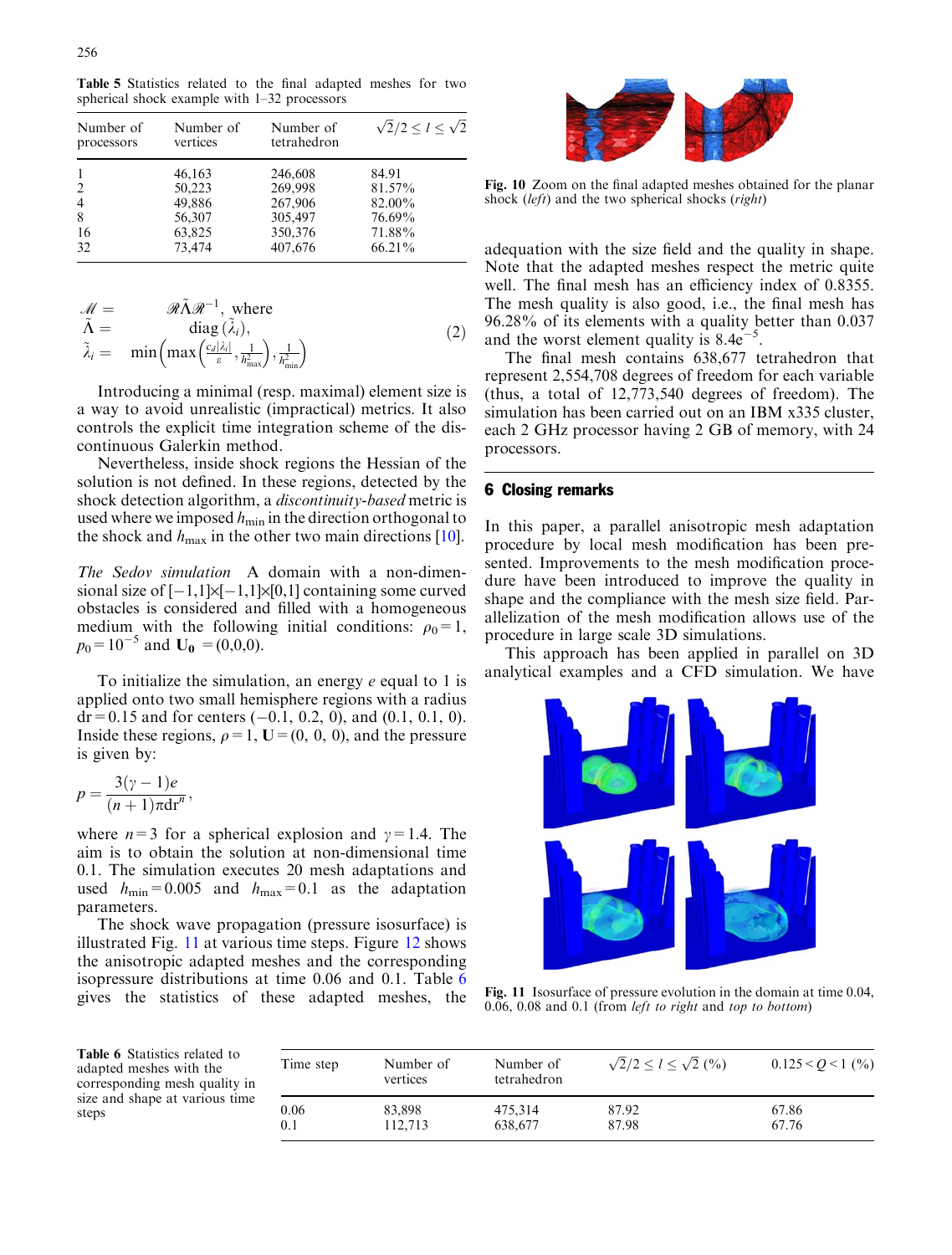<span id="page-10-0"></span>

Fig. 12 Isopressure distribution (*left*) at time 0.06 and 0.1 and the associated anisotropic adapted meshes (right)

demonstrated that the new proposed algorithm allows to obtain adapted meshes with a good quality in shape and size. Nevertheless, the compliance of the adaptation procedure with the size field depends a lot on the mesh partitioning. Keeping one component for each mesh partition helps to obtain a good quality mesh.

#### 7 Appendix: Analytical size field definition

In this section, the four analytical size fields used in Sect. 4 are described.

A planar shock We consider the following analytical size

$$
h_1 = h_{\text{max}} |1 - e^{-|x - 0.5|}| + 0.003
$$

with  $h_{\text{max}}=0.2$  and the analytical metric is given by:

$$
\mathcal{M} = \mathcal{R}\Lambda\mathcal{R}^{-1}, \text{ with } \Lambda = \begin{pmatrix} h_1^{-2} & 0 & 0 \\ 0 & h_{\text{max}}^{-2} & 0 \\ 0 & 0 & h_{\text{max}}^{-2} \end{pmatrix}
$$
  
and  $\mathcal{R} = \begin{pmatrix} 1 & 0 & 0 \\ 0 & 1 & 0 \\ 0 & 0 & 1 \end{pmatrix}.$ 

A cylindrical shock The analytical size field representing a cylindrical shock of radius  $R=1$  and axis  $z=0$  is defined by:

$$
h_1 = h_{\text{max}} |1 - e^{-2|x^2 + y^2 - R^2|}| + 0.0015
$$

with  $h_{\text{max}}=0.14$  and the analytical metric is given by:

$$
\mathcal{M} = \mathcal{R}\Lambda\mathcal{R}^{-1}, \quad \text{with } \Lambda = \begin{pmatrix} h_1^{-2} & 0 & 0 \\ 0 & h_{max}^{-2} & 0 \\ 0 & 0 & h_{max}^{-2} \end{pmatrix}
$$
  
and  $\mathcal{R} = \begin{pmatrix} x/r & -y/r & 0 \\ y/r & x/r & 0 \\ 0 & 0 & 1 \end{pmatrix}.$   
where  $r = \sqrt{x^2 + y^2}$ .

Two spherical shocks We consider an analytical size field representing two spherical shocks of radius  $R=1$ and centers  $(0, 0, 0)$  and  $(1, 0, 0)$ , defined by:

$$
h_1 = h_{\text{max}} |1 - e^{-3|x^2 + y^2 + z^2 - R^2|} + 0.0015,
$$
  
\n
$$
h_2 = h_{\text{max}} |1 - e^{-3|(x-1)^2 + y^2 + z^2 - R^2|} + 0.0015
$$

with  $h_{\text{max}}=0.14$  and the analytical metric is given by:

$$
\mathcal{M} = \mathcal{R}\Lambda\mathcal{R}^{-1}, \quad \text{with } \Lambda = \begin{pmatrix} h_1^{-2} & 0 & 0 \\ 0 & h_2^{-2} & 0 \\ 0 & 0 & h_{\text{max}}^{-2} \end{pmatrix}
$$
  
and  $\mathcal{R} = \begin{pmatrix} \vdots & \vdots & \vdots \\ v_1 & v_2 & v_3 \\ \vdots & \vdots & \vdots \end{pmatrix},$ 

where  $v_1 = (x/r_1, y/r_1, z/r_1)$  with  $r_1 = \sqrt{x^2 + y^2 + z^2}$ ,  $v_2$  $=((x-1)/r_2, y/r_2, z/r_2)$  with  $r_2=$  $\frac{1}{\sqrt{2}}$  $\sqrt{(x-1)^2 + y^2 + z^2}$ 

and  $v_3 = v_1 \wedge v_2$ .

In parallel, we define the same metric field with the following size:

$$
h_1 = h_{\text{max}} |1 - e^{-3|x^2 + y^2 + z^2 - R^2|} | + 0.004,
$$
  
\n
$$
h_2 = h_{\text{max}} |1 - e^{-3|(x-1)^2 + y^2 + z^2 - R^2|} | + 0.001
$$

with  $h_{\text{max}}=0.14$ .

#### **References**

- 1. Baker TJ (1997) Mesh adaptation strategies for problems in fluid dynamics. Finite Elem Anal Des 25(3–4):243–273
- 2. Apel T, Grosman S, Jimack PK, Meyer A (2004) A new methodology for anisotropic mesh refinement based upon error gradients. Appl Numerical Math 50(3–4):329–341
- 3. Bottasso CL (2004) Anisotropic mesh adaptation by metricdriven optimization. Int J Numer Meth Eng 60(3):597–639
- 4. Frey PJ, Alauzet F (2004) Anisotropic mesh adaptation for CFD simulation. Comput Methods Appl Mech Eng (accepted)
- 5. George PL, Hecht F (1999) Non isotropic grids. In: Thompson J, Soni BK, Weatherill NP (eds) CRC Handbook of Grid Generation. CRC Press Inc., Boca Raton 20.1–20.29
- 6. Kunert G (2002) Toward anisotropic mesh construction and error estimation in the finite element method. Numerical Meth Partial Differential Equations 18:625–648
- 7. Li X, Shephard MS, Beall MW (2005) 3D anisotropic mesh adaptation using mesh modifications. Comput Methods Appl Mech Eng (in press)
- 8. Pain CC, Umpleby AP, de Oliveira CRE, Goddard AJH (2001) Tetrahedral mesh optimisation and adaptivity for steady-state